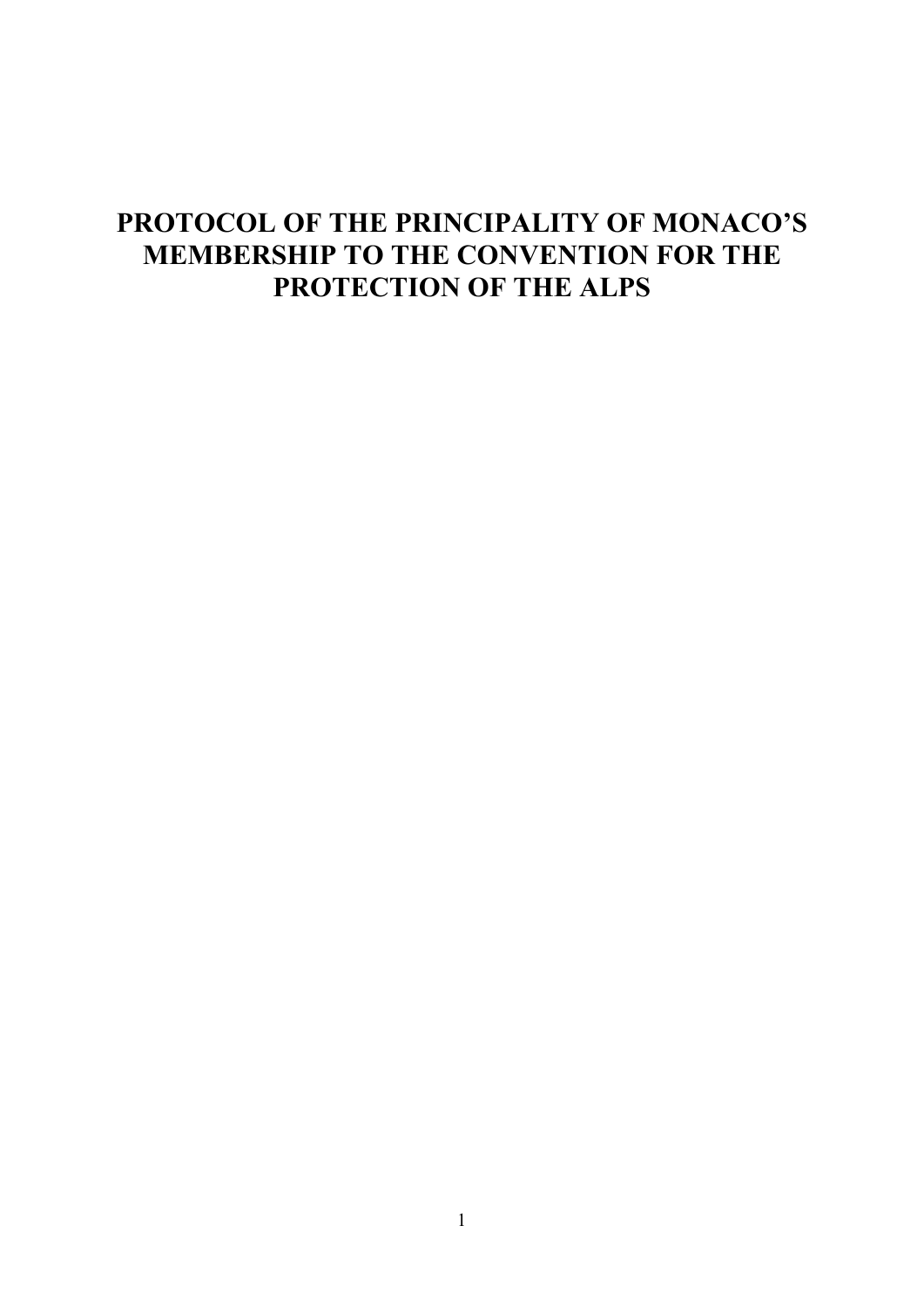The Federal Republic of Germany, The Republic of Austria, the French Republic, the Italian Republic, the Principality of Liechtenstein, the Swiss Confederation, the Republic of Slovenia, the European Community,

signatories to the Convention for the Protection of the Alps (Alpine Convention), for one party,

and the Principality of Monaco, for the other party,

and considering that the Principality of Monaco has requested to enter the Alpine Convention,

with the aim of monitoring the protection of the entire Alpine Arc,

have agreed as follows:

## **Article 1**

The Principality of Monaco shall become a contracting party to the Convention for the Protection of the Alps, amended by this Protocol of membership.

#### **Article 2**

In the preamble there shall be added "The Principality of Monaco".

2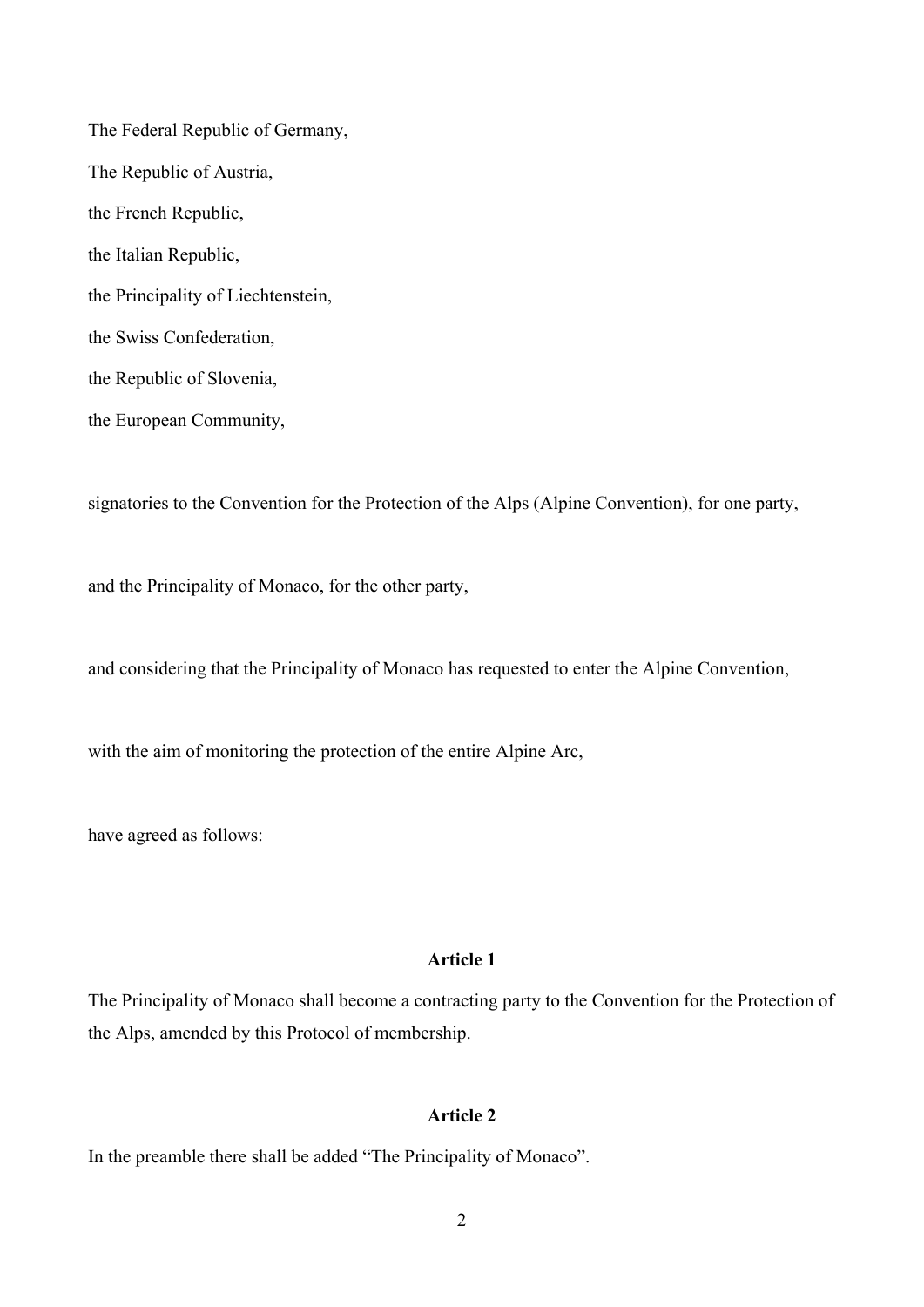#### **Article 3**

The Annex, in which is described and depicted the Alpine territory forming the area for implementing the Alpine Convention, shall be amended as follows:

- a) the list of the administrative units of the Alpine arc will be completed as follows:
	- Principality of Monaco
- b) the map presented in the Annex to the Alpine Convention shall be replaced by the map attached to this Protocol of membership

## **Article 4**

- 1. The consent to be bound by this Protocol may be expressed by:
	- signature not submitted for ratification, acceptance or approval; the State that avails itself of this possibility shall notify the Depositary, at the moment of signing, that its signature will be considered as consent to being bound by this Protocol of membership,
	- signature submitted for ratification, acceptance or approval; the instruments of ratification, acceptance or approval are deposited with the Depositary.
- 2. This Protocol of membership shall come into force three months after the date when the following three conditions have been met:
	- that the Alpine Convention itself has entered into force,
	- that the Contracting parties to the Alpine Convention have expressed their consent to being bound by this Protocol of membership
	- that the Principality of Monaco has expressed its consent to being bound by this Protocol of membership.
- 3. For the signatories that are not yet Contracting parties to the Alpine Convention, the consent to being bound by this Protocol of membership will only take effect as of the date the Alpine Convention enters into force with those Contracting parties.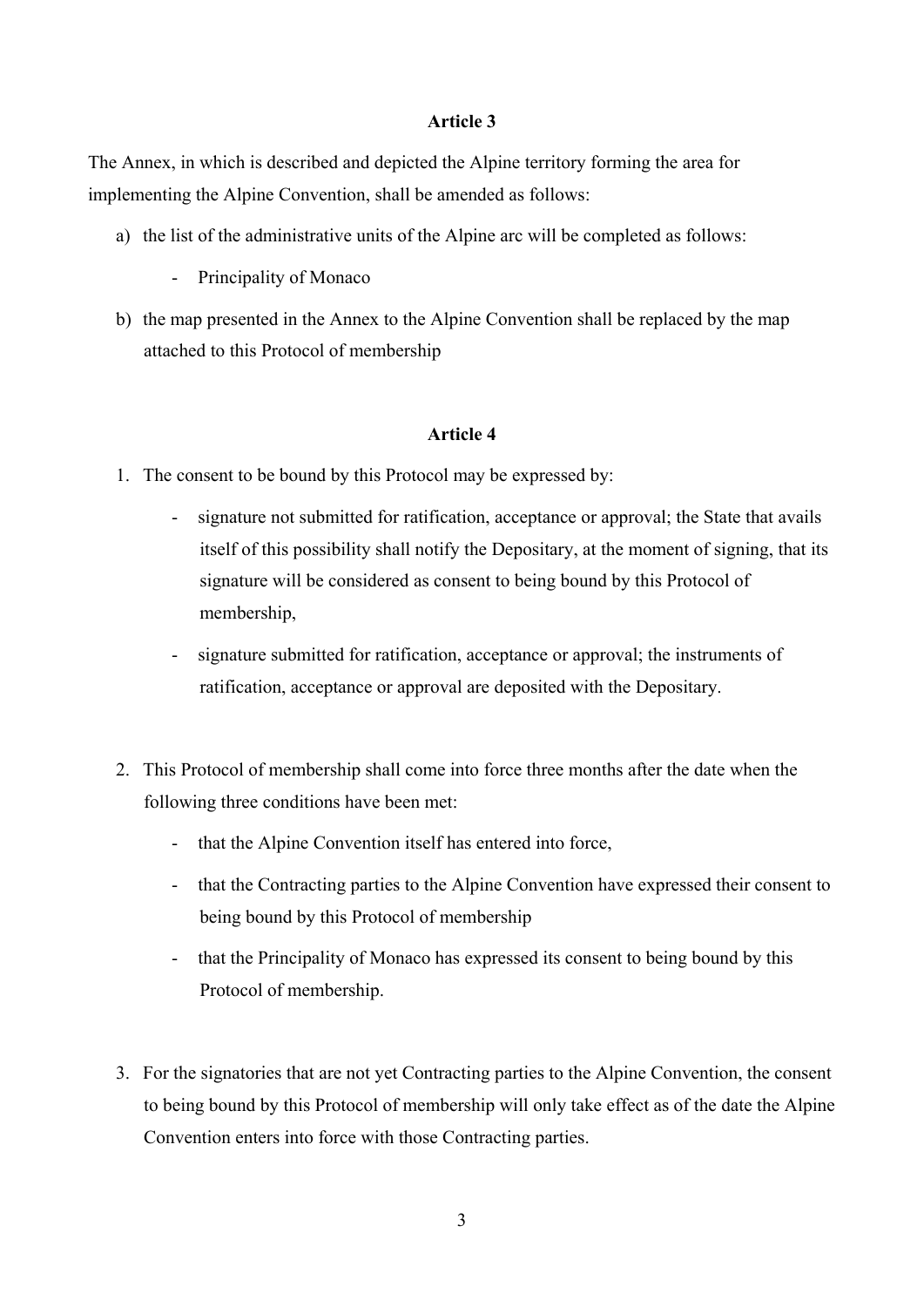## **Article 5**

Once this Protocol of membership is signed, no State may gives its consent to being bound by the Alpine Convention without having previously or concurrently given its consent to being bound by this Protocol of membership.

#### **Article 6**

This Protocol of membership may only be denounced by denouncing the Alpine Convention.

## **Article 7**

The Depositary shall notify all the Contracting parties and all the Signatory parties about:

- the signatures, specifying whether or not they are subject to ratification, acceptance or approval,
- the depositing of the instruments for ratification, acceptance or approval,
- the dates of entering into force as per article 4,
- the notifications of denunciation together with the corresponding date of entering into force.